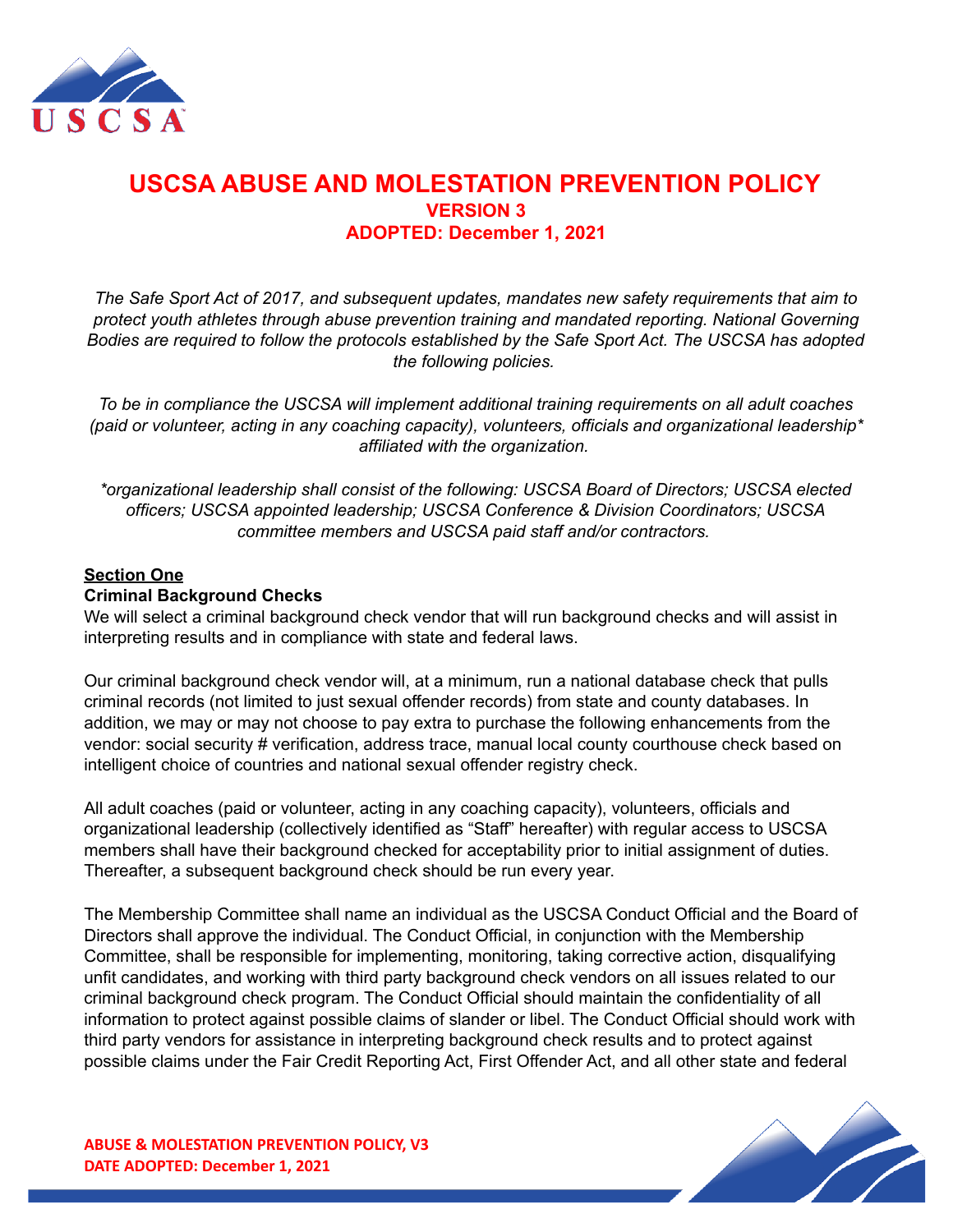

laws protecting those who undergo criminal background checks. **The results of all criminal background checks and appeals will be kept confidential.**

# **Administration of Criminal Background Checks**

- 1. Disqualification Criteria: To make sure that all staff are treated fairly and consistently, the USCSA shall use the following disqualification criteria:
	- 1. Individual staff members found to be guilty of the following crimes should be disqualified as a staff member as outlined below.
		- 1. Ever found to be guilty of:
		- 2. All sex offenses including child molestation, rape, sexual assault, sexual battery, sodomy, prostitution, solicitation, indecent exposure, etc.
		- 3. All felony violence including murder, manslaughter, aggravated assault, kidnapping, robbery, aggravated burglary, etc
	- 2. Found to be guilty within the past 10 years of all felony offenses other than violence or sex including drug offenses, theft, embezzlement, fraud, child endangerment, etc.
	- 3. Found to be guilty within the past 7 years of all misdemeanor violence offenses including simple assault, battery, domestic violence, hit & run, etc.
	- 4. Found to be guilty of multiple offenses within the past 5 years of misdemeanor drug and alcohol offenses including driving under the influence, simple drug possession, drunk and disorderly, public intoxication, possession of drug paraphernalia, etc.
	- 5. Any other misdemeanor within the past 5 years that would be considered a potential danger to members or is directly related to the functions of the staff member including contributing to the delinquency of a minor, providing alcohol to a minor, theft- if a volunteer is handling funds, etc.

Guilty means the applicant was found guilty following a trial, entered a guilty plea, entered a no contest plea accompanied by the court's finding of guilty, regardless of whether there was an adjudication of guilt (conviction) or a withholding of guilt. This policy does not apply if criminal charges resulted in acquittal, dismissal or in an entry of "nolle prosequi."

*Should any of the pending charges described above be uncovered, or should any of the above charges be brought against an applicant during the season, the applicant should be suspended from serving until the charges have been cleared or dropped and the Conduct Official has approved reinstatement.*

**Staff Applications:** Prior to the running of any criminal background check, the applicant will complete an online application form giving his or her consent to the running of such check. The information obtained in the staff application/consent form as well as the results of criminal background checks should be held in strict confidence to protect the confidentiality of the information. Such information will be contained within the SportsEngine interface and only accessible by SportsEngine employees and the USCSA Registration System managers. Confidential information should not be disclosed outside of the USCSA and should only be shared within the USCSA with those on a "need to know" basis.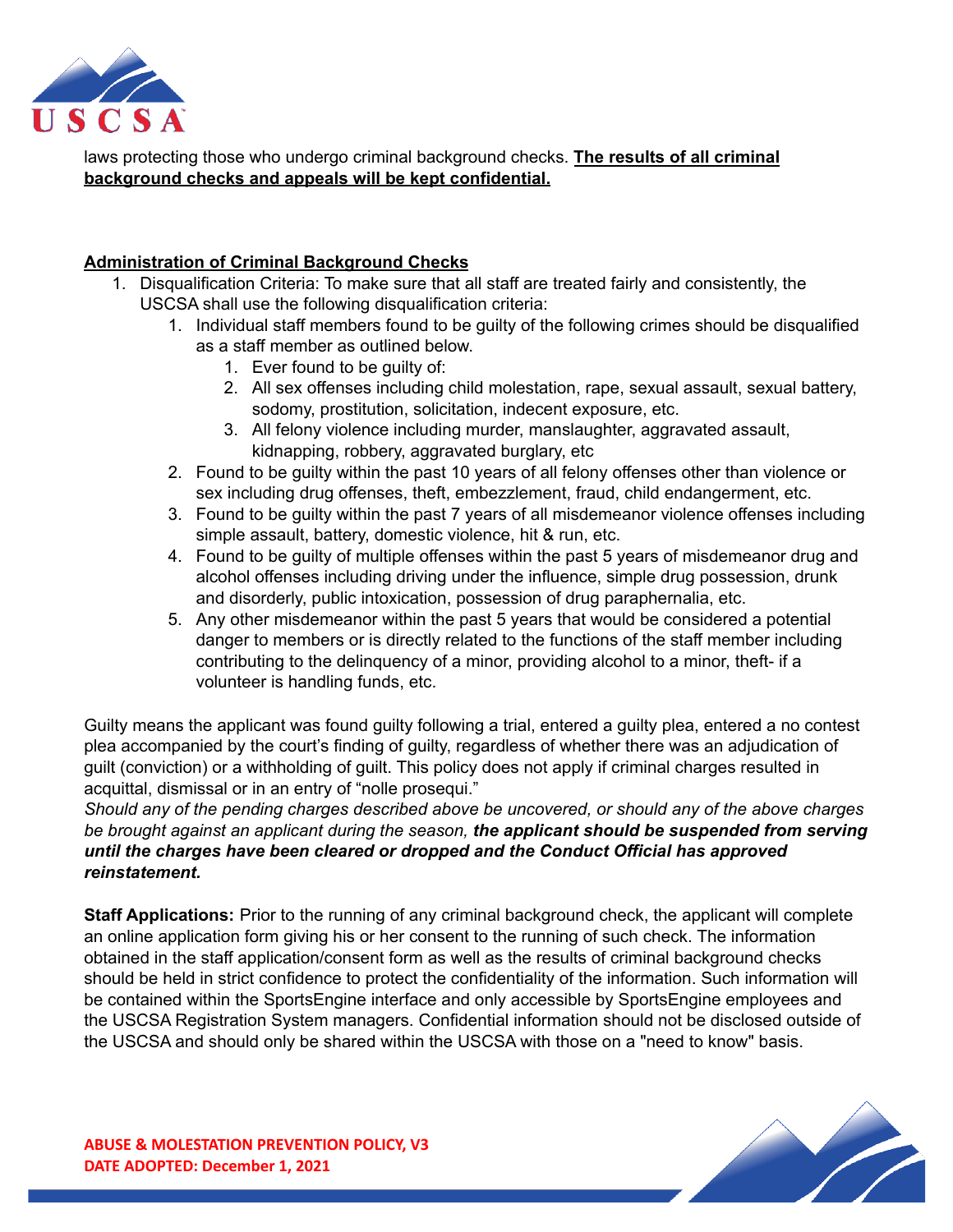

However, under certain circumstances, the USCSA may have a legal duty to disclose certain types of information to government agencies or law enforcement.

**Run Criminal Background Check:** Upon completing the Official/Coach/Volunteer Registration form for the USCSA, the applicant's information is automatically and electronically passed to a third party for criminal background screening. Personal Identifiable Information necessary to complete the background check (e.g. SSN) is not visible to USCSA or its members.

**Appeals Process:** Staff or contractor candidates disqualified due to an unsatisfactory criminal background check may appeal by notifying the Conduct Official in writing. Such appeals shall be heard by the USCSA Membership Committee. The appeals committee will decide whether to uphold the decision of the Conduct Official. As a compromise, the appeals committee may decide to reassign the applicant to a more appropriate position or to place the candidate under a probationary period.

The written appeal should include:

- Full name and address of the appellant (person making the appeal);
- Full name and address of any person making the request for an appeal on behalf of the appellant;
- The grounds for the appeal providing a detailed explanation of the appellant's objections to the decision, setting out any additional facts or factual errors in the decision;
- The particulars relevant to the appeal, describing any background fact relating to the appeal, including how the appellant is affected by the decision and a detailed description of the requested relief (i.e. what you want the board to do); and
- The signature of the appellant or the appellant's representative, and the date of the appeal.

# **Section Two**

# **Policies to Protect Against Misconduct**

Effective with the 2021/22 season all adult coaches, volunteers, officials and organizational leadership will need to complete the *Abuse Preventions Systems* training. This training meets the requirements of the Safe Sport Act of 2017, this training will be required to be taken annually. This training will be incorporated into the online registration system.

The following policies should be communicated to all paid and volunteer staff:

• All forms of abuse including sexual, physical, emotional, harassment, bullying, and hazing are prohibited.

● Prohibited sexual abuse physical acts include genital contact whether or not either party is clothed; fondling of a participant's breast or buttocks; sexual penetration; sexual assault, exchange of a reward in sport for sexual favors; lingering or repeated embrace that goes beyond acceptable physical touch; tickling, wrestling, or massage; and continued physical contact that makes a participant uncomfortable.

● Prohibited sexual abuse verbal acts include making sexually oriented comments, jokes and innuendo; staff member discussing his or her sex life with participant; asking about a

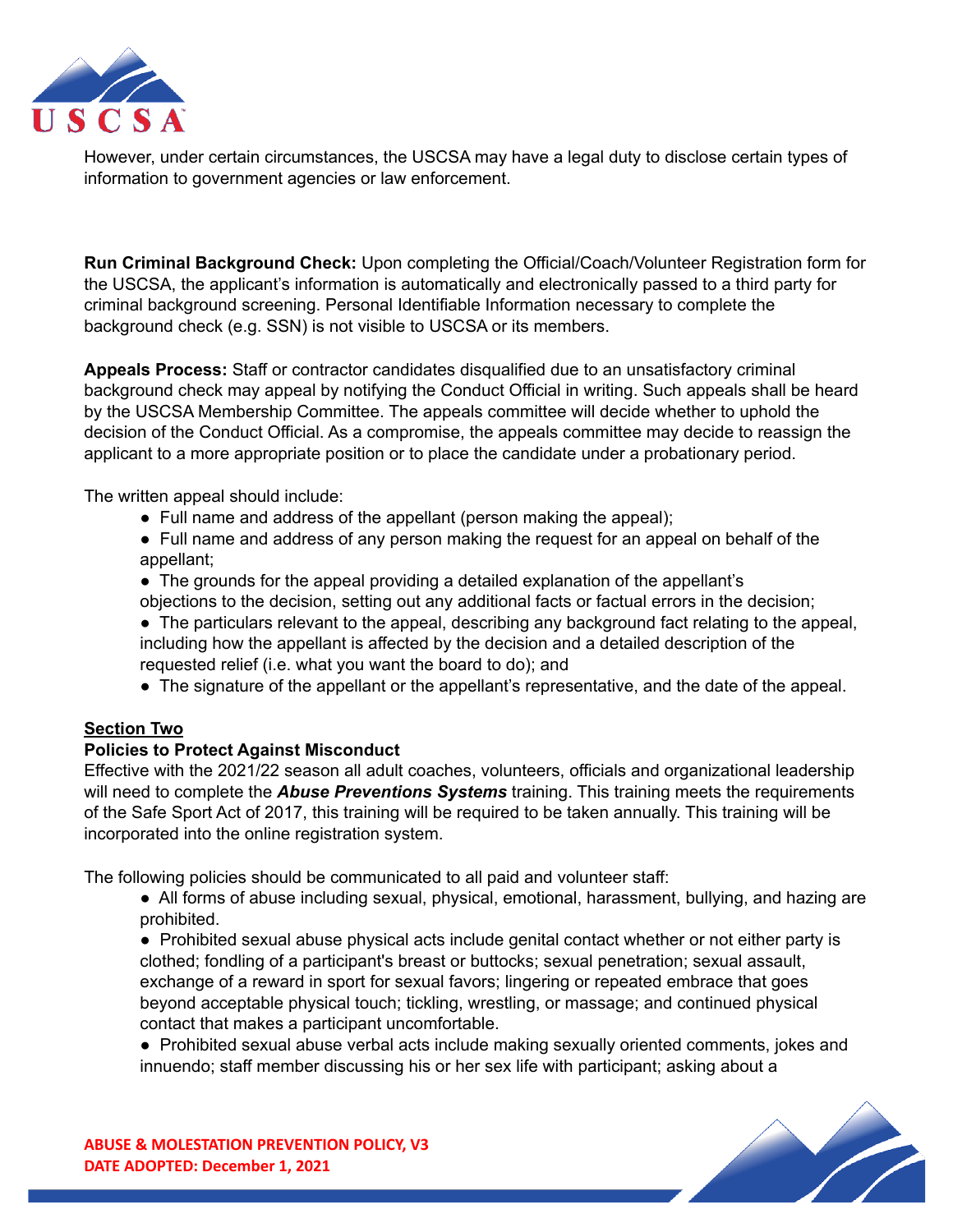

participant's sex life; requesting or sending a nude or partial dress photo; exposing participants to pornographic material; voyeurism; and sexting with a participant.

• Any type of grooming behavior is prohibited (see section C on "Recognizing Grooming")

● Prohibited forms of physical abuse include punching, beating, biting, striking, choking, slapping, or intentionally hitting a participant with objects or sports equipment; providing alcohol to a participant under legal drinking age; providing illegal drugs or non-prescribed medications to any participant; encouraging or permitting a participant to return to play after injury or sickness prematurely without clearance of a medical professional; prescribing dieting or other weight control methods for humiliation purposes; isolating a participant in a confined space; forcing participant to assume a painful stance or position for no athletic purpose; withholding, or denying adequate hydration, nutrition medical attention, or sleep.

● Prohibited emotional abuse includes a pattern of verbally attacking a participant personally such as calling them worthless, fat or disgusting; physically aggressive behaviors such as throwing or hitting objects; and ignoring a participant for extended periods of time or excluding them from practice.

● Bullying includes an intentional, persistent, or repeated pattern of committing or willfully tolerating (e.g., staff not preventing) physical, nonphysical, or cyber bullying behaviors that are intended to cause fear, humiliation, physical harm in an attempt to socially exclude, diminish, or isolate another person emotionally, physically, or sexually. It is often not the staff, but instead, other participants who are the perpetrators of bullying. However, it is a violation if the staff member knows or should have known of the bullying behavior but takes no action to intervene on behalf of the targeted participants.

● Prohibited hazing includes any contact which is intimidating, humiliating, offensive or physically harmful. Hazing typically is an activity that serves as a condition for joining a team of being socially accepted by team members.

• Two deep leadership is required where two adults (e.g., any combination of staff or parents) should be present at all times so that a minor participant can't be isolated with a single unrelated adult, except in the case of an emergency.

• All electronic communications including email, texting, social media, etc. between the staff member and a minor participant should be limited strictly to the legitimate activities of the organization.

● Any overnight travel exposure should prohibit adults spending the night in the same room as an unrelated minor participant; require grouping of participants of the same sex and age group in rooms; and provide adequate oversight with a same-sex chaperone for each group.

● Take off/pick up of athletes by staff should be strongly discouraged because of the difficulty in limiting one-on-one contact.

# **Section Three**

#### **Recognizing Grooming**

Grooming is the process of which sexual predators pave the way for sexual abuse by gradually gaining the trust of and conditioning of minors, parents, and administrators.

The steps in the grooming process are as follows:

● Identify a vulnerable child whose needs are not being met such as lack of attention by parents, lack of spending money, etc.

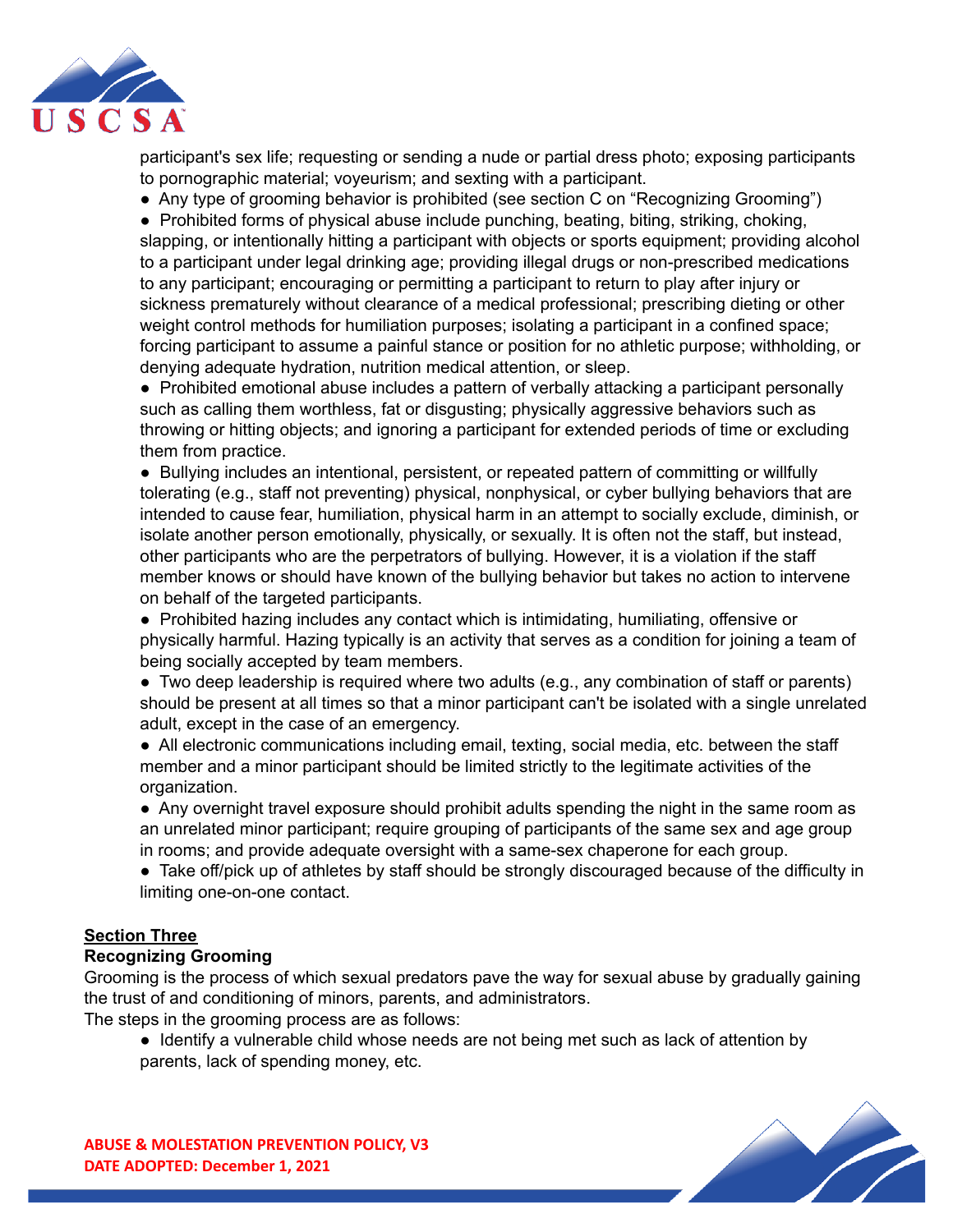

● Fill the missing needs of the child by providing attention, transportation, help with homework, special favors, confiding in secrets, spending money, gifts, etc. to create a "special bond".

- Gain trust of family by spending a disproportionate amount of time with them.
- Isolate the victim to create one on one opportunities.

• Gradually use boundary invasions that start off with inappropriate electronic communications and photo sharing, tickling, wrestling, massages, alcohol, drugs, pornography, etc. that lead to nudity and sexual activity.

• Maintain control and silence with threats of fear and shame.

# **Section Four**

## **Reporting Requirements**

Adult coaches, volunteers, officials, and organizational leadership affiliated with the organization are required to report suspected incidents within 24 hours to the appropriate authorities.

Any suspected misconduct must also be reported to the appropriate Conference or Division Coordinator. If the Conference or Division Coordinator is the subject of suspected misconduct, then it shall be reported to the Managing Director.

The organization will establish a confidential mechanism for communication for members to report suspected incidents.

# **Section Five**

#### **Dealing with Abuse/Molestation Incidents and Other Misconduct Violations**

Instruct all administrators, staff and parents to report all concerns, complaints, allegations, and policy violations to the Conduct Official within 24 hours. If the Conduct Official is the alleged abuser, the report should be made to any member of the USCSA Executive Director Committee (Current President, Executive Vice President, Treasurer, or Immediate Past President). The Conduct Official should immediately perform an investigation with the results brought to the attention of the Board of Directors. The investigation should include a gathering of all pertinent facts in a fair, respectful, and confidential manner including an interview with both the accuser and accused.

After the investigation, the Conduct Official should determine if the alleged acts were appropriate, but unappreciated; inappropriate, but not illegal; or illegal. If the Conduct Official has reasonable cause to believe that child sexual or physical abuse has occurred, law enforcement should be immediately notified within 24 hours. At that point, the Conduct Official should immediately cease all investigation and let law enforcement do its job. The suspected staff member should be suspended pending the outcome of the investigation.

Staff members may be required by state and federal law to independently and directly report to law enforcement, within 24 hours, any suspicions of child sexual or physical abuse and may have criminal and civil liability for failure to do so. All persons reporting suspected cases should be given immunity from civil lawsuits if acting in good faith.